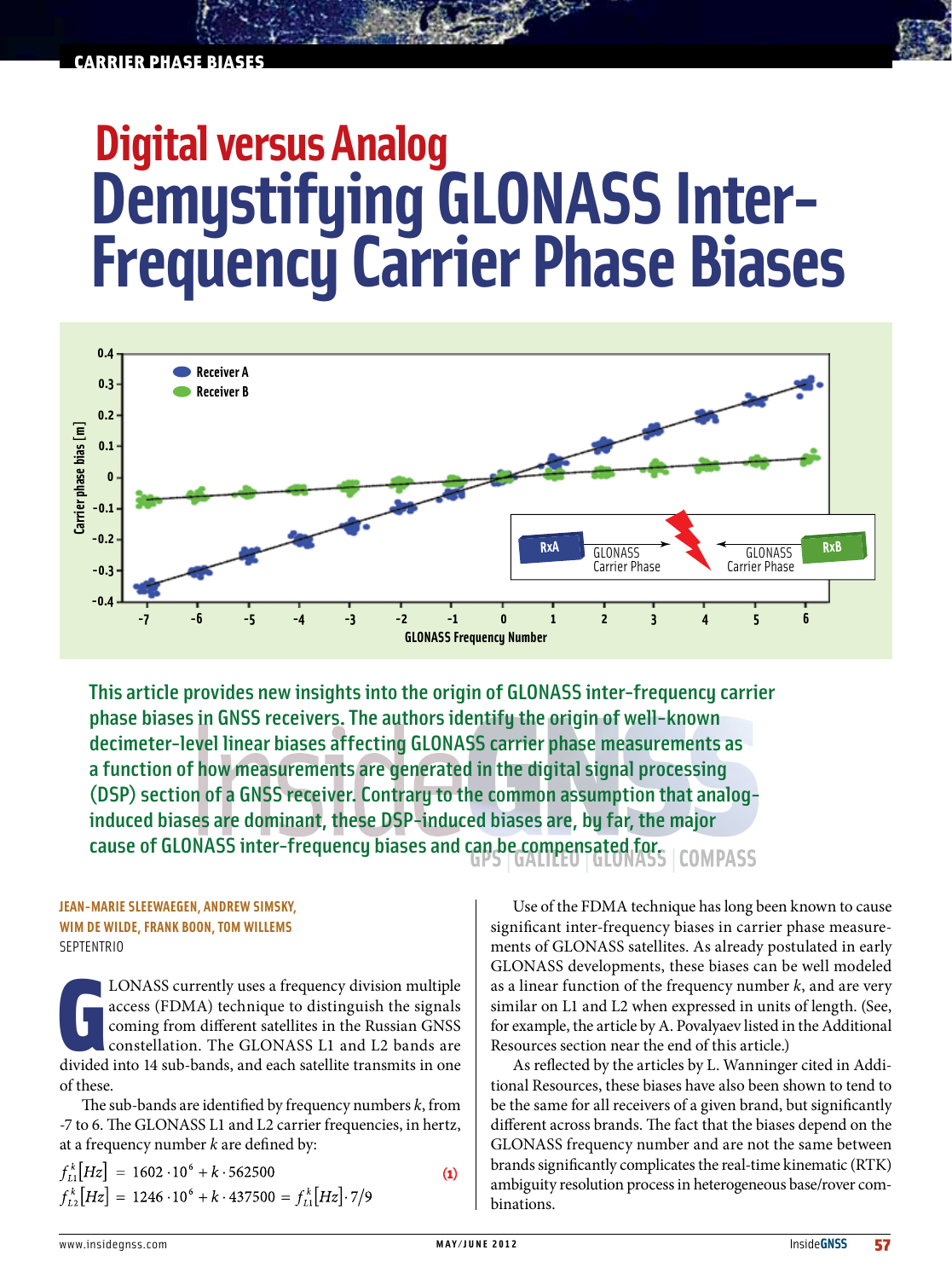## carrier phase biases

Although the general properties of the GLONASS inter-frequency carrier phase biases (linearity with respect to *k*, homogeneity within a given brand, and equality between the L1 and L2 bands) are well known and documented, the origin of these biases in the receiver signal processing chain remains largely unexplained. The widely accepted hypothesis is that the biases originate in the analog hardware and thus are difficult to tackle without specialized laboratory equipment.

This article provides new insights into this question. Our analysis demonstrates that the major cause of interfrequency carrier phase biases is not to be found in the analog RF part of the receiver, but rather in the way the measurements are generated in the digital part of the receiver.

This discovery opens new perspectives and new hope for the calibration of the biases between receivers. Our discussion here will show that the biases can be compensated to millimeter-level in an absolute sense.

# Inter-Frequency Carrier Phase Biases: A Definition

Most existing research on inter-frequency carrier phase biases in GLONASS has concerned itself with differential biases in the form of single and double differences, which reflects the form in which the biases appear in differential positioning algorithms, such as RTK. Instead, this paper addresses the source of biases inside a single GNSS receiver, and for that purpose it is more convenient to concentrate on non-differenced observations and non-differenced biases.

To focus on the inter-frequency phase biases, we shall purposely ignore in our formulas all other error sources such as atmospheric delays, multipath, or tracking noise. We also ignore interfrequency code biases, which shall not be discussed in this article.

Under this idealized assumption, the code and carrier phase measurement generated in a GNSS receiver differs only by an integer number of wavelengths:

$$
\pmb{\varphi}^k_{Li,ideal} = \frac{\pmb{C}^k}{\pmb{\lambda}^k_{Li}} + \pmb{N}^k_{Li}
$$

where  $\varphi_{Li}^k$  is the phase measure ment, in units of cycles, for the frequency band *Li* (*i*=1 or 2) for a GLONASS satellite transmitting in a frequency channel *k*. *Ck* is the code measurement,  $N_{1i}^k$ is an integer phase ambiguity, and  $\lambda_{Li}^k$ is the carrier wavelength, defined as  $\lambda_{Li}^k = c/f_{Li}^k$  with c being the speed of light and  $f_{1i}^k$  defined by Equation (1).



FIGURE 1 Carrier phase bias in the GLONASS L1 and L2 bands for the GNSS receiver used in our research [L. Wanninger, 2012]

In this article, we will use the symbol "φ" for phase measurements expressed in cycles and "Ф" for phase measurements expressed in meters. To convert φ to Ф, it is sufficient to multiply it by the carrier wavelength  $\lambda_{l,i}^{k}$ .

Equation (2) represents an ideal nonbiased case. If biases affect carrier phase measurements, Equation (2) must be rewritten as:

$$
\varphi_{Li}^k = \frac{C^k}{\lambda_{Li}^k} + N_{Li}^k + \Delta \varphi_{Li}^k \tag{3}
$$

where  $\Delta \varphi_{1i}^k$  is the carrier phase bias term, in cycles. This term is dependent on the frequency number, hence the superscript *k*.

The GLONASS inter-frequency carrier phase bias is commonly defined as the difference of the bias at frequency number *k* with respect to the bias at frequency number 0. In this article, we will denote the inter-frequency carrier phase bias as  $\Delta \varphi_{Li}^{\kappa,0}$  when expressed in units of cycles, and  $\Delta \Phi_{Li}^{k,0}$  when expressed in units of length:

$$
\Delta \varphi_{Li}^{k,0} = \Delta \varphi_{Li}^k - \Delta \varphi_{Li}^0
$$
 (4)

and

 $(2)$ 

$$
\Delta \Phi_{Li}^{k,0} = \Delta \varphi_{Li}^k \cdot \lambda_{Li}^k - \Delta \varphi_{Li}^0 \cdot \lambda_{Li}^0 \approx \Delta \varphi_{Li}^{k,0} \cdot \lambda_{Li}^0
$$
 (5)

The approximation in Equation (5) is accurate to a sub-millimeter level and hence is valid in all practical cases. **Figure 1** shows the L1 and L2 GLONASS inter-frequency carrier phase bias  $\Delta \Phi_{11}^{k,0}$  and  $\Delta \Phi_{\scriptscriptstyle{L2}}^{\scriptscriptstyle{k,0}}$  as a function of the frequency number *k* for a line of a dual-frequency, multi-GNSS receivers that we used in our research discussed here.

The biases shown in Figure 1 are computed from the results in the 2012 article by L. Wanninger (Additional Resources) and, as stated by that author, are defined relative to a set of receivers taken as reference. Figure 1 illustrates that the inter-frequency biases are linear functions of the frequency number, and, when expressed in units of length, are equal for L1 and L2.

According to Wanninger's research, GLONASS inter-frequency phase biases for a given brand can be characterized by a single parameter: the slope of their linear dependence upon the frequency number expressed in centimeters per frequency number. In the case of the dual-frequency, multi-GNSS receiver that we used, the biases of which are shown in Figure 1, the slope is 4.9 centimeters per frequency number and is the same on L1 and L2. The value of the slope for other receiver manufacturers can be found in L. Wanninger (2012).

In the next section it will be shown that inter-frequency carrier phase biases generated in GNSS receivers consist of two components: biases caused by analog radio-frequency hardware and biases caused by the digital signal processing (DSP):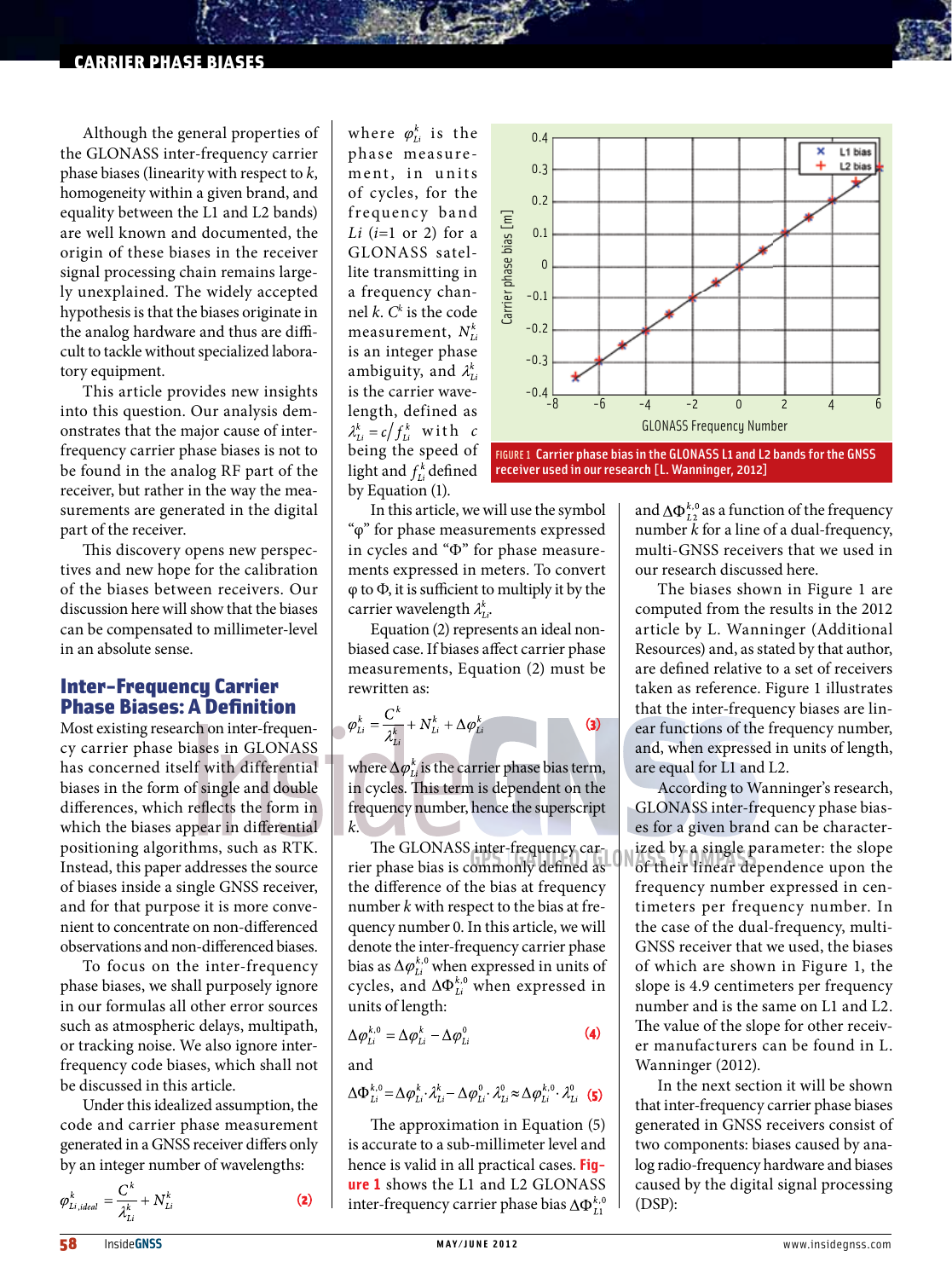

FIGURE 2 Phase response of the analog filter in the GNSS receiver across the GLONASS L2 band. Note that the scale of the Y-axis is in millimeters, while the scale in Figure 1 was in meters.



FIGURE 3 Correlation process in a tracking channel of a GNSS receiver and related code and carrier delays

> ٠ ٠

$$
\Delta \varphi_{Li}^{k,0} = \Delta \varphi_{Li,HW}^{k,0} + \Delta \varphi_{Li,DSP}^{k,0}
$$

Although analog hardware is commonly assumed to be a main source of biases, we will show that this is not the case: in reality, the digital signal processing is by far the dominant source of biases.

# Inter-Frequency Biases Generated by Analog Filters

GNSS signals are well known to undergo a group delay and a phase shift when passing through the analog components of the antenna and the receiver. This effect is frequency-dependent and, hence, is not the same for the various GLONASS frequency channels.

The phase response of an analog filter characterizes the phase shift introduced by the filter as a function of the carrier frequency. The phase response for a particular receiver can be computed *a priori* if the filter design is known, or it can be accurately measured in an absolute sense using specialized laboratory equipment such as a network analyzer.

As an example, **Figure 2** shows the phase response across the GLONASS L2 band for the L2 analog filter of the dualfrequency, multi-GNSS receiver, the bias of which is shown in Figure 1. In this figure, the effect of the frequency-independent delay introduced by the filter has been removed.

From this figure, we can see that the phase shift variation caused by that RF filter is very small (sub-millimeter level) and cannot account for the decimeter-level biases shown in Figure 1.

More generally, the observed properties of the inter-frequency carrier phase biases clearly do not correspond to what would be caused by analog filters because of the following:

- analog filters would not systematically cause the same bias on L1 and L2
- analog filters would not systematically produce linear biases, and
- analog biases are sensitive to temperature, while no temperature effect has been observed thus far, according to Wanninger's research.

# Inter-Frequency Biases Generated in the DSP Chain

In GLONASS RTK processing, common practice uses code measurements to estimate the difference between the clock biases of the rover and base receivers, with the assumption that the same differential clock bias applies to carrier phases. An incorrect estimation of the differential clock bias is known to introduce carrier phase residual errors when fixing GLONASS ambiguities (See the article by D. Kozlov *et alia* cited in Additional Resources).

It is not commonly known, however, that the fundamental assumption that code and carrier phase measurements share the same clock bias is generally incorrect. There exist at least two mechanisms by which the measurement generation algorithm in the receiver's digital signal processing (DSP) can induce a difference in code and carrier clock bias.

First, DSP techniques commonly adjust code measurements by some constant offset, for instance, to compensate for group delay effects in the reception chain, in order to align the time at which the pulse-per-second (PPS) strobe is generated. This adjustment is done in the receiver firmware by adding a constant term  $c \cdot \delta t_{\text{PPS}}$  to all raw code measurements. This adjustment, being constant for all satellites, is seen as a code clock bias by the positioning algorithm. If it is applied to code measurement only, it obviously introduces a difference between code and phase clock biases.

The second cause of code-phase bias is found in the correlation process that takes place in the digital hardware. Signal tracking involves maximizing the correlation between the incoming signal and local signal replicas generated by code and carrier generators implemented in the receiver's digital circuits. This process is illustrated in **Figure 3**.

A delay *δt<sub>c</sub>* exists from the code generator to the correlator, and another delay  $δt<sub>n</sub>$  from the carrier generator to the correlator. These delays are fixed for a given receiver architecture and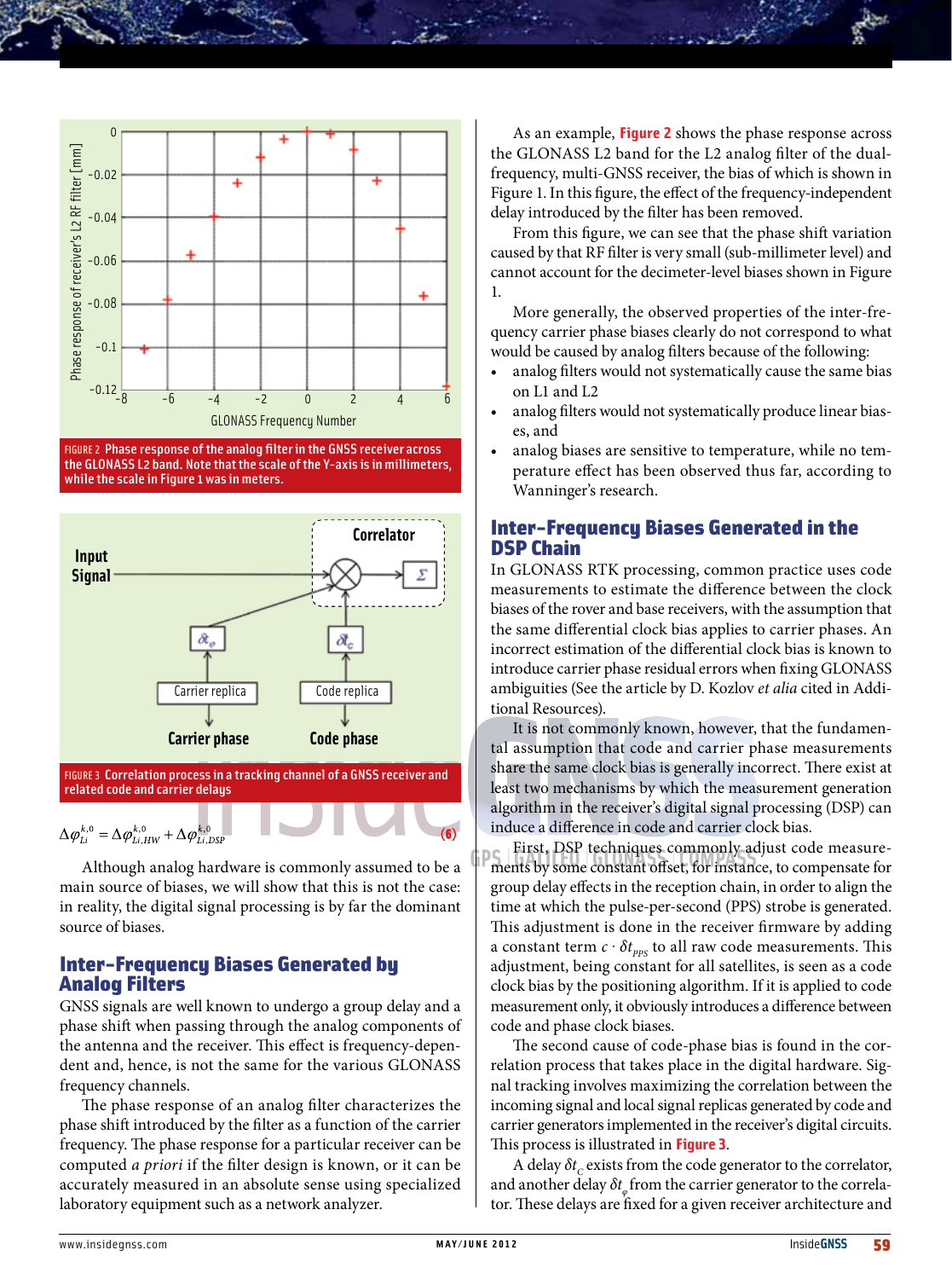#### carrier phase biases

do not vary with temperature. Typically, they are multiples of the sampling interval used by a particular receiver design.

Depending on the chip architecture, the delays  $\delta t_c$  and  $\delta t_a$ are not necessarily equal. This is important, because any difference between these delays is directly reflected in a bias between the code and carrier phase measurements.

With the delays  $\delta t_{\text{pps}}$ ,  $\delta t_c$ , and  $\delta t_a$ , Equation (2) does not hold any more and must be rewritten as follows:

$$
\varphi_{Li}^k = \frac{C^k}{\lambda_{Li}^k} + N_{Li}^k + \frac{c \cdot (\delta t_C - \delta t_{\varphi} - \delta t_{\text{PPS}})}{\lambda_{Li}^k}
$$
\n(7)

The third term in the right-hand side of Equation (7) is the DSP-induced carrier phase bias defined in Equation (3):

$$
\Delta \varphi_{Li,DSP}^k = \frac{c \cdot (\delta t_C - \delta t_{\varphi} - \delta t_{PPS})}{\lambda_{Li}^k} = \frac{c \cdot \delta t_{CP}}{\lambda_{Li}^k} = \delta t_{CP} \cdot f_{Li}^k \tag{8}
$$

where  $\delta t_{\text{CP}} = \delta t_{\text{C}}$  -  $\delta t_{\text{p}}$  -  $\delta t_{\text{pPS}}$  is the aggregate code-phase bias (CPB) induced by the digital processing, in units of time.

Using the values of  $f_{i,j}^k$  defined in the equations in (1), we can rewrite the DSP-induced L1 and L2 phase biases as follows:

$$
\Delta \varphi_{L1,DSP}^{k} = \delta t_{CP} \cdot f_{L1}^{k} = \delta t_{CP} [s] \cdot (1602 \cdot 10^{6} + 562500 \cdot k) = \Delta \varphi_{L1,DSP}^{0} + \delta t_{CP} [s] \cdot 562500 \cdot k \n\Delta \varphi_{L2,DSP}^{k} = \delta t_{CP} \cdot f_{L2}^{k} = \delta t_{CP} [s] \cdot (1246 \cdot 10^{6} + 437500 \cdot k) = \Delta \varphi_{L2,DSP}^{0} + \delta t_{CP} [s] \cdot 437500 \cdot k
$$
\n(9)

In these formulas,  $\delta t_{\text{CP}}$  must be expressed in seconds. The inter-frequency biases, as defined in Equation (4), now read:

$$
\Delta \varphi_{L1,DSP}^{k,0} = \delta t_{CP} [s] \cdot 562500 \cdot k
$$
  
\n
$$
\Delta \varphi_{L2,DSP}^{k,0} = \delta t_{CP} [s] \cdot 437500 \cdot k
$$
 (10)

In units of length, the biases become [per Equation (5)]:  $\Delta\Phi_{L1,DSP}^{k,0}[m] = \delta t_{CP} [s] \cdot 562500 \cdot k \cdot \lambda_{L1}^0 = \delta t_{CP} [s] \cdot 105264 \cdot k$  (11)<br>  $\Delta\Phi_{L2,DSP}^{k,0}[m] = \delta t_{CP} [s] \cdot 437500 \cdot k \cdot \lambda_{L2}^0 = \delta t_{CP} [s] \cdot 105264 \cdot k$ 

This last result shows that the DSP-induced inter-frequency biases, when expressed in meters, are linear functions of *k* and are equal on L1 and L2. These are exactly the properties we observe, and which cannot be explained by analog hardware biases.

The slope of the linear inter-frequency biases as given by (11) is proportional to the DSP-induced code-phase bias  $\delta t_{CP}$ . The value of  $\delta t_{\rm CP}$  depends upon the receiver brand and typically ranges from zero to a few hundreds of nanoseconds. The resulting inter-frequency carrier phase biases, as computed from (11), may amount to a few centimeters per frequency number.

In the case of the dual-frequency, multi-GNSS receiver used in our research, the bias of which was shown in Figure 1, the DSP-induced code phase bias is known to us: its value is  $\delta t_{CP}$ =475 nanoseconds. Equation (11) shows that this causes an inter-frequency carrier phase bias of  $475 \cdot 10^{-9} \cdot 105264 \cdot k = 0.05$ meter per frequency number on L1 and L2. This closely matches the bias of 4.9 centimeters per frequency number reported for that receiver by L. Wanninger in his 2012 journal article.

## Compensation of DSP-Induced Code Phase Biases

Contrary to analog hardware biases, DSP-induced biases are perfectly stable in time and temperature. They are only dependent upon the architecture of the digital signal processor, and hence do not vary from unit to unit.

The term  $\delta t_{\text{pps}}$  is a firmware parameter that can directly be retrieved from the source code of the DSP software. The code-phase correlator delay,  $\delta t_c$  -  $\delta t_a$ , can be retrieved from the architecture of the baseband digital chip. Typically, but not necessarily,  $\delta t_c$  -  $\delta t_{\varphi}$  is constrained to a multiple of the sampling interval.

GNSS receiver manufacturers know the parameters applicable to their own design. If the code-phase bias is not zero for their receivers, they can decide to apply formula (10) or (11) to correct their carrier phase measurements.

This concept was presented and discussed during the International GNSS Service (IGS) Workshop on GNSS Biases held in January 2012. One of the recommendations agreed upon at the end of the meeting was for manufacturers to confirm the

effectiveness and check the feasibility of such compensation.

Having receivers applying the correction by default prior to outputting their carrier phase measurements is not necessarily recommended, as some RTK rover engines rely on a hard-coded table of carrier biases per manufacturer (see, for example, Table 2 in the 2012 article by L. Wanninger). Changing the biases, even if it is to remove them, would introduce a backward incompatibility.

Instead, a proposal is circulating to apply the correction only to the new RTCM "multiple signal messages" (MSM) (This is discussed in the article by F. Takac *et alia* cited in Additional Resources). As the MSM messages are new, they are free of backward-compatibility constraints.

Making the MSM messages free of DSP-induced codephase biases would greatly facilitate the fixing of GLONASS ambiguities in heterogeneous networks. However, some RTCM members expressed concerns that correcting only the MSM messages could introduce an undesirable difference between MSM and legacy RTCM or RINEX. At the time of writing, evaluation of the concept and interoperability testing is ongoing at most high-end receiver manufacturers.

One could argue that DSP-induced code-phase biases can be cancelled by correcting the code measurement instead of correcting the carrier phase measurement. This is indeed true: Adding a constant correction term,  $c \cdot \delta t_{\text{CP}}$ , to the code measurements is another way to eliminate code-phase biases. However, this is not the preferred approach, because modifying the code measurement has an undesirable effect on the alignment of the PPS timing.

We must note that compensating for the DSP-induced biases does not imply that all inter-frequency carrier phase biases